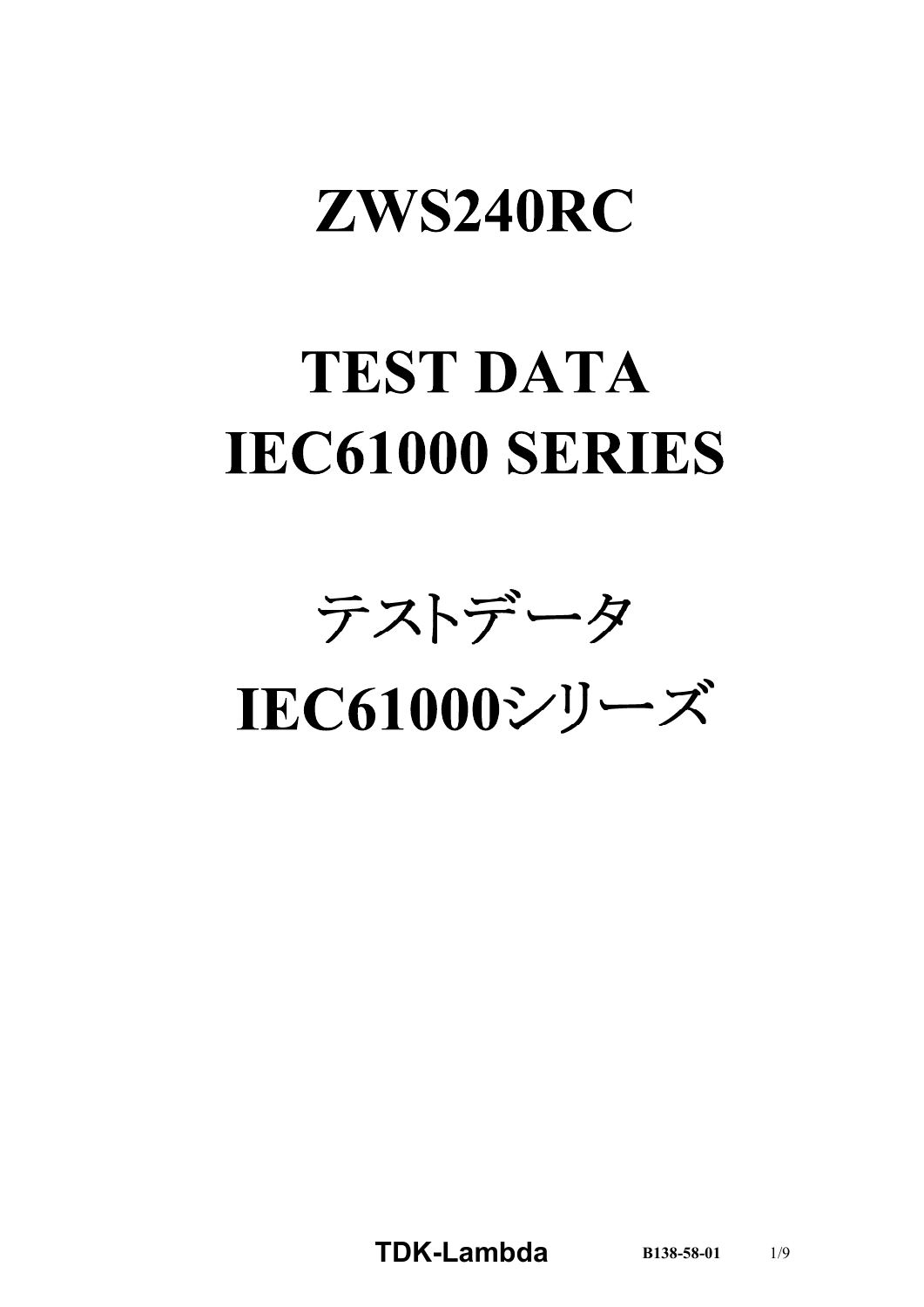#### *ZWS240R* **ZWS240RC**

### **INDEX**

|                |                                                                                      | <b>PAGE</b>  |
|----------------|--------------------------------------------------------------------------------------|--------------|
| 1.             | 静電気放電イミュニティ試験 ……………………………………………………………… 3                                             |              |
|                | Electrostatic Discharge Immunity Test (IEC61000-4-2)                                 |              |
| 2.             | 放射性無線周波数電磁界イミュニティ試験 ………………………………………………… 4                                            |              |
|                | Radiated Radio-Frequency Electromagnetic Field Immunity Test (IEC61000-4-3)          |              |
| 3 <sub>1</sub> | 電気的ファーストトランジェントバーストイミュニティ試験 …………………………………                                            | $\zeta$      |
|                | Electrical Fast Transient / Burst Immunity Test (IEC61000-4-4)                       |              |
|                | 4. サージイミュニティ試験 ……………………………………………………………                                               | 6            |
|                | Surge Immunity Test (IEC61000-4-5)                                                   |              |
| 5 <sub>1</sub> | 伝導性無線周波数電磁界イミュニティ試験 ………………………………………………                                               | 7            |
|                | Conducted Disturbances Induced by Radio-Frequency Field Immunity Test (IEC61000-4-6) |              |
| 6.             | 電力周波数磁界イミュニティ試験 ………………………………………………………                                                | $\mathbf{8}$ |
|                | Power Frequency Magnetic Field Immunity Test (IEC61000-4-8)                          |              |
| 7.             | 電圧ディップ、瞬停イミュニティ試験 ……………………………………………………                                               | $\mathbf Q$  |
|                | Voltage Dips, Short Interruptions Immunity Test (IEC61000-4-11)                      |              |

■使用記号 Terminology Used

| FG …… フレームグラウンド Frame GND   |            |
|-----------------------------|------------|
| L. …… ライブライン                | Live line  |
| N …… ニュートラルライン Neutral line |            |
| → …… 接地                     | Earth      |
| +V …… +出力                   | $+$ Output |
| -V …… - 出力                  | - Output   |

■試験結果は、当社標準測定条件における結果であり、参考値としてお考え願います。

Test results are reference data based on our standard measurement condition.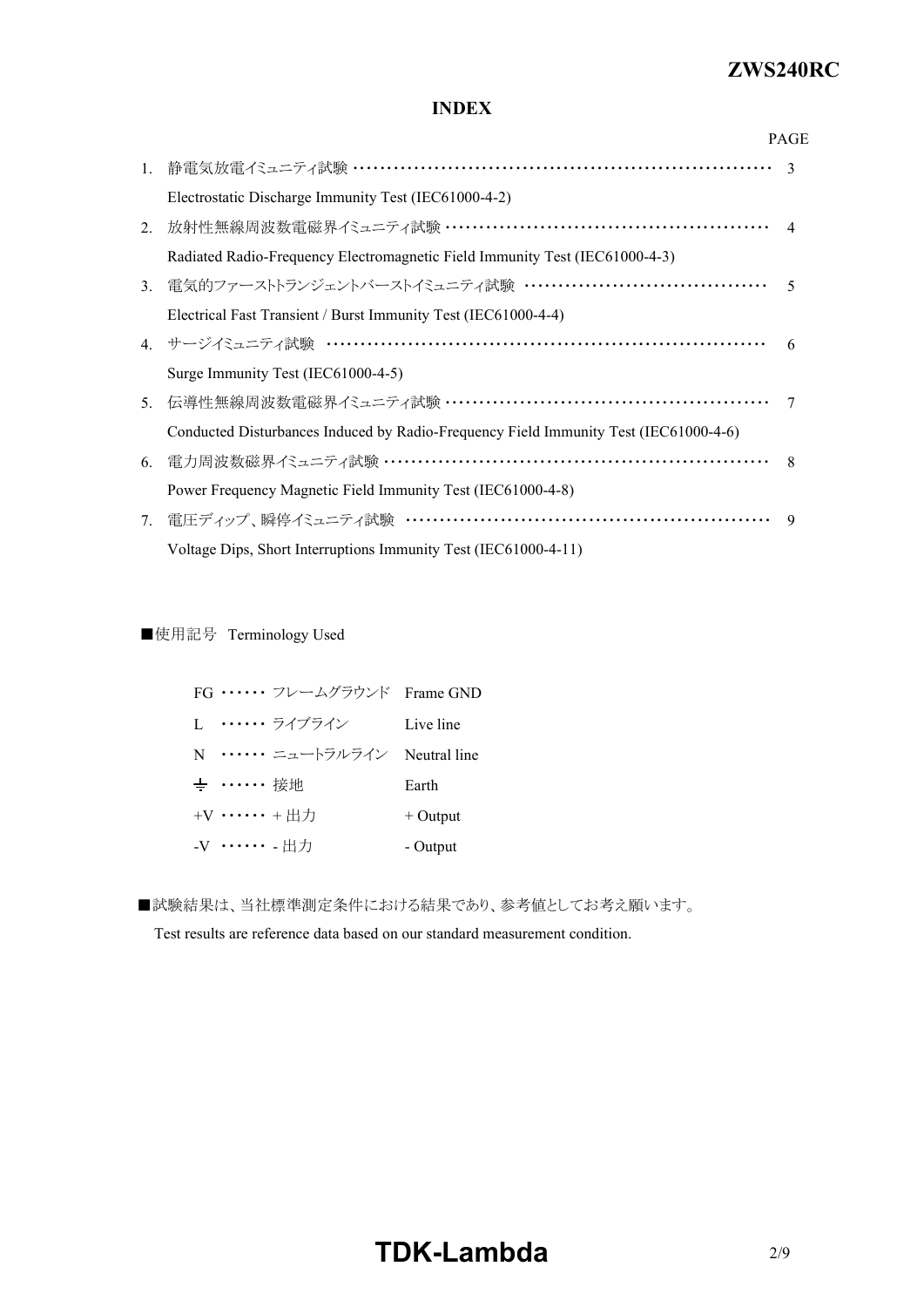### **1. Electrostatic Discharge Immunity Test (IEC6100042)**

**MODEL : ZWS240RC**



- **(4) Acceptable Conditions**
	- 1.入力再投入を必要とする一時的な機能低下のない事 Must not have temporary function degradation that requires input restart.
	- 2.試験後の出力電圧は初期値から変動していない事

The output voltage must be within the regulation of specification after the test.

3.発煙・発火のない事

Smoke and fire are not allowed.

| (5) 試験結果 Test Result |  |
|----------------------|--|
|----------------------|--|

| Contact Discharge (kV) ZWS240RC-24 |             | Air Discharge (kV) |
|------------------------------------|-------------|--------------------|
|                                    | <b>PASS</b> |                    |
|                                    | <b>PASS</b> |                    |

| ZWS240RC-24 | Air Discharge $(kV)$ | ZWS240RC-24 |
|-------------|----------------------|-------------|
| <b>PASS</b> |                      | <b>PASS</b> |
| <b>PASS</b> |                      | <b>PASS</b> |
|             |                      | <b>PASS</b> |

# **TDK-Lambda** 3/9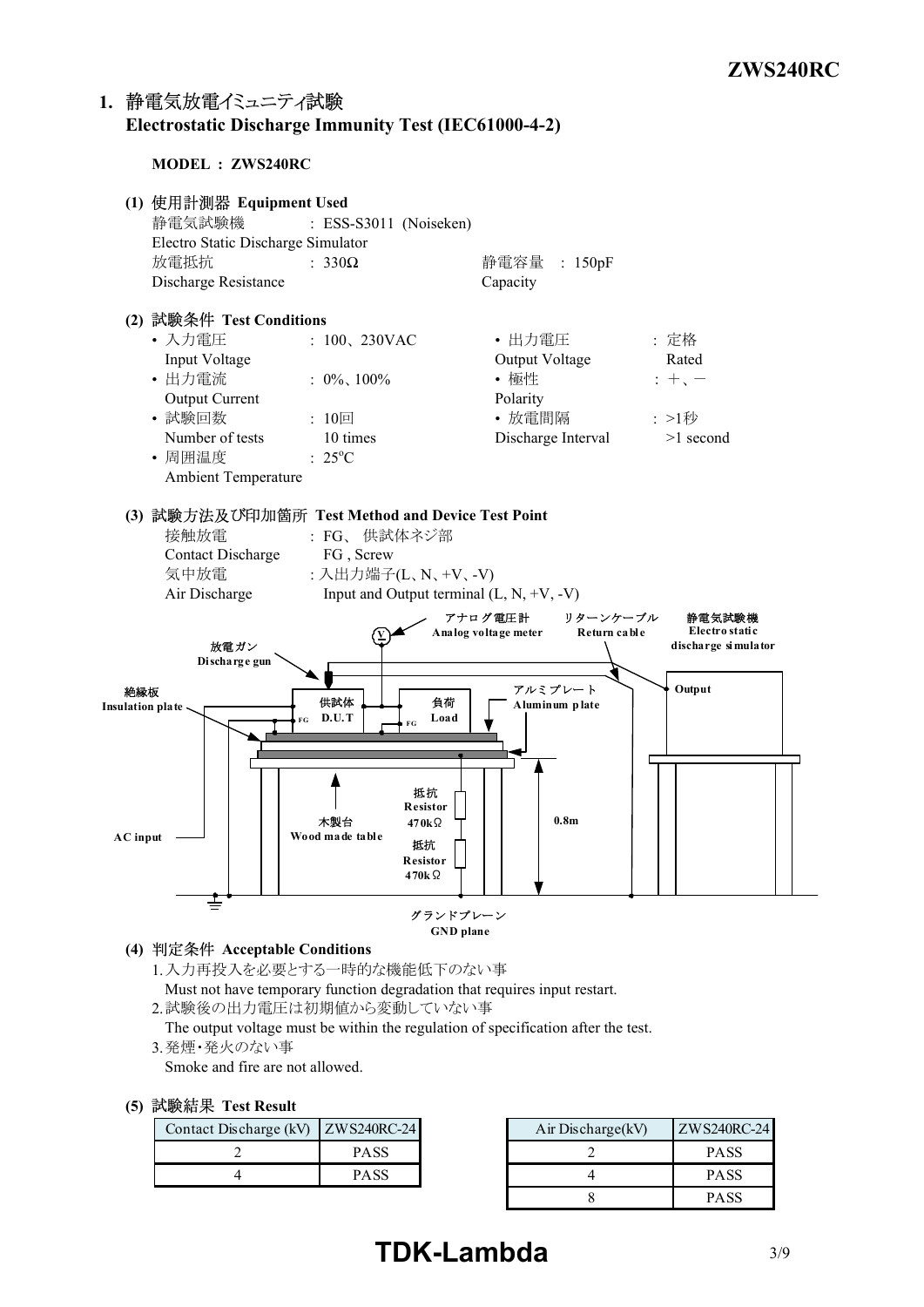### 2. 放射性無線周波数電磁界イミュニティ試験 **Radiated RadioFrequency Electromagnetic Field Immunity Test (IEC6100043)**

**MODEL : ZWS240RC**

| (1) 使用計測器 Equipment Used                                                                                                       |                                    |  |
|--------------------------------------------------------------------------------------------------------------------------------|------------------------------------|--|
| シグナルジェネレータ Signal Generator                                                                                                    | : $N5181A (Agilent)$               |  |
| パワーアンプシステム Power Amplifier System                                                                                              | : BBA150-BC500 (Rohde Schwarz)     |  |
|                                                                                                                                | : BBA150-D110/E100 (Rohde Schwarz) |  |
| 電界センサ Electric Field Sensor                                                                                                    | : HI-6005 (Holaday)                |  |
| バイログアンテナ Bilog Antenna                                                                                                         | : VULP9118E (Schwarzbeck)          |  |
|                                                                                                                                | $: 3117$ (ETS Lindgren)            |  |
| (2) 試験条件 Test Conditions                                                                                                       |                                    |  |
| - 7 五 垂丘 - 1000 - 1000 - 1000 - 1000 - 1000 - 1000 - 1000 - 1000 - 1000 - 1000 - 1000 - 1000 - 100<br>$\cdot$ 100 220 $\sigma$ | ,山五垂丘<br>. 宁枚                      |  |

| • 入力電圧                    | : $100, 230$ VAC                               | • 出力電圧              | :定格               |
|---------------------------|------------------------------------------------|---------------------|-------------------|
| Input Voltage             |                                                | Output Voltage      | Rated             |
| • 出力電流                    | : $0\%$ , $100\%$                              | • 振幅変調              | : $80\%$ , 1kHz   |
| <b>Output Current</b>     |                                                | Amplitude Modulated |                   |
| • 偏波                      | :水平、垂直                                         | • 周囲温度              | $: 25^{\circ}C$   |
| Wave Angle                | Horizontal and Vertical                        | Ambient Temperature |                   |
|                           | • スイープ・コンディション : 1.0%ステップ、0.5秒保持               | • 距離                | $\therefore$ 3.0m |
| Sweep Condition           | $1.0\%$ step up, 0.5 seconds hold              | Distance            |                   |
| • 試験方向                    | : 上下、左右、前後                                     |                     |                   |
| Test Angle                | Top/Bottom, Both Sides, Front/Back             |                     |                   |
| • 電磁界周波数                  | : $80 - 1000 MHz$ , 1.4 - 2.0GHz, 2.0 - 2.7GHz |                     |                   |
| Electromagnetic Frequency |                                                |                     |                   |

### **(3) Test Method**



#### **(4) Acceptable Conditions**

1.試験中、5%を超える出力電圧の変動のない事 The regulation of output voltage must not exceed 5% of initial value during test. 2.試験後の出力電圧は初期値から変動していない事

The output voltage must be within the regulation of specification after the test. 3.発煙・発火のない事

Smoke and fire are not allowed.

### **(5) Test Result**

| Radiation Field Strength $(V/m)$ | Electromagnetic Frequency | ZWS240RC-24 |  |  |
|----------------------------------|---------------------------|-------------|--|--|
|                                  | $2.0 - 2.7$ GHz           | <b>PASS</b> |  |  |
|                                  | $1.4 - 2.0$ GHz           | <b>PASS</b> |  |  |
|                                  | 80 - 1000MHz              | <b>PASS</b> |  |  |

# **TDK-Lambda** 4/9

**reduce floor reflections**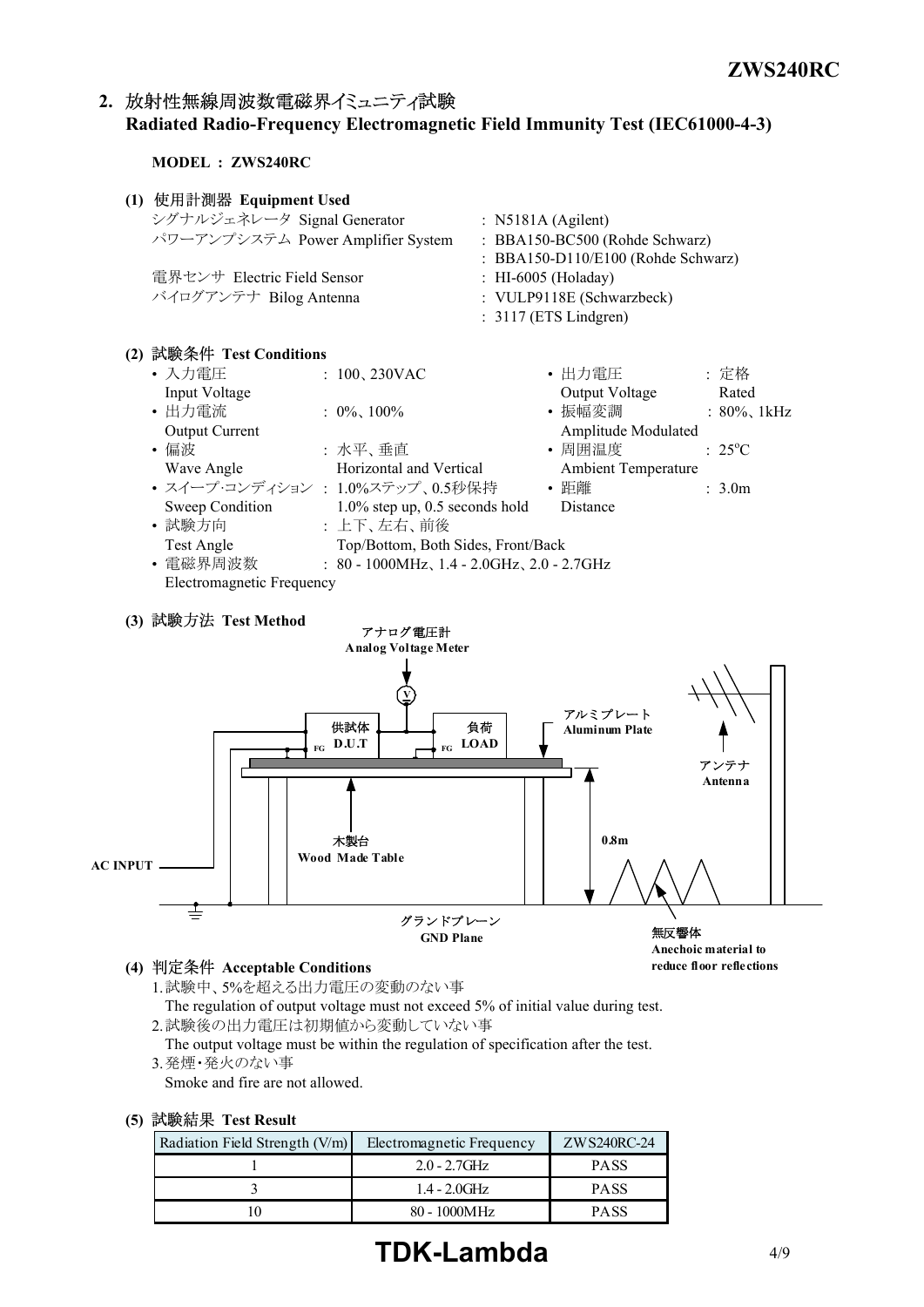### 3. 電気的ファーストトランジェントバーストイミュニティ試験 **Electrical Fast Transient / Burst Immunity Test (IEC6100044)**

#### **MODEL : ZWS240RC**

- **(1) Equipment Used** EFT/B発生器 : FNSAX3 (Noiseken) EFT/B Generator
- **(2) Test Conditions**

| • 入力電圧                | : $100, 230$ VAC      | • 出力電圧                     | : 定格                           |
|-----------------------|-----------------------|----------------------------|--------------------------------|
| Input Voltage         |                       | Output Voltage             | Rated                          |
| • 出力電流                | : $0\%$ , $100\%$     | • 試験時間                     | : 1分間                          |
| <b>Output Current</b> |                       | <b>Test Time</b>           | 1 minute                       |
| • 極性                  | $+$ , $-$             | • 周囲温度                     | $\therefore$ 25 <sup>o</sup> C |
| Polarity              |                       | <b>Ambient Temperature</b> |                                |
| • 試験回数                | : 3                   | • パルス周波数                   | : 5kHz                         |
| Number of Test        | 3 times               | Pulse Frequency            |                                |
| • バースト期間              | $: 15$ msec           | • パルス個数                    | : 75 <sub>pcs</sub>            |
| <b>Burst Time</b>     |                       | Number of Pulse            |                                |
| • バースト周期              | $\therefore$ 300 msec |                            |                                |
| <b>Burst Cycle</b>    |                       |                            |                                |

# **(3) Test Method and Device Test Point**



- 1.入力再投入を必要とする一時的な機能低下のない事 Must not have temporary function degradation that requires input restart.
	- 2.試験後の出力電圧は初期値から変動していない事
	- The output voltage must be within the regulation of specification after the test. 3.発煙・発火のない事

Smoke and fire are not allowed.

**(5) Test Result**

| Test Voltage (kV) | ZWS240RC-24 |
|-------------------|-------------|
| 0.5               | <b>PASS</b> |
|                   | <b>PASS</b> |
|                   | <b>PASS</b> |

# **TDK-Lambda** 5/9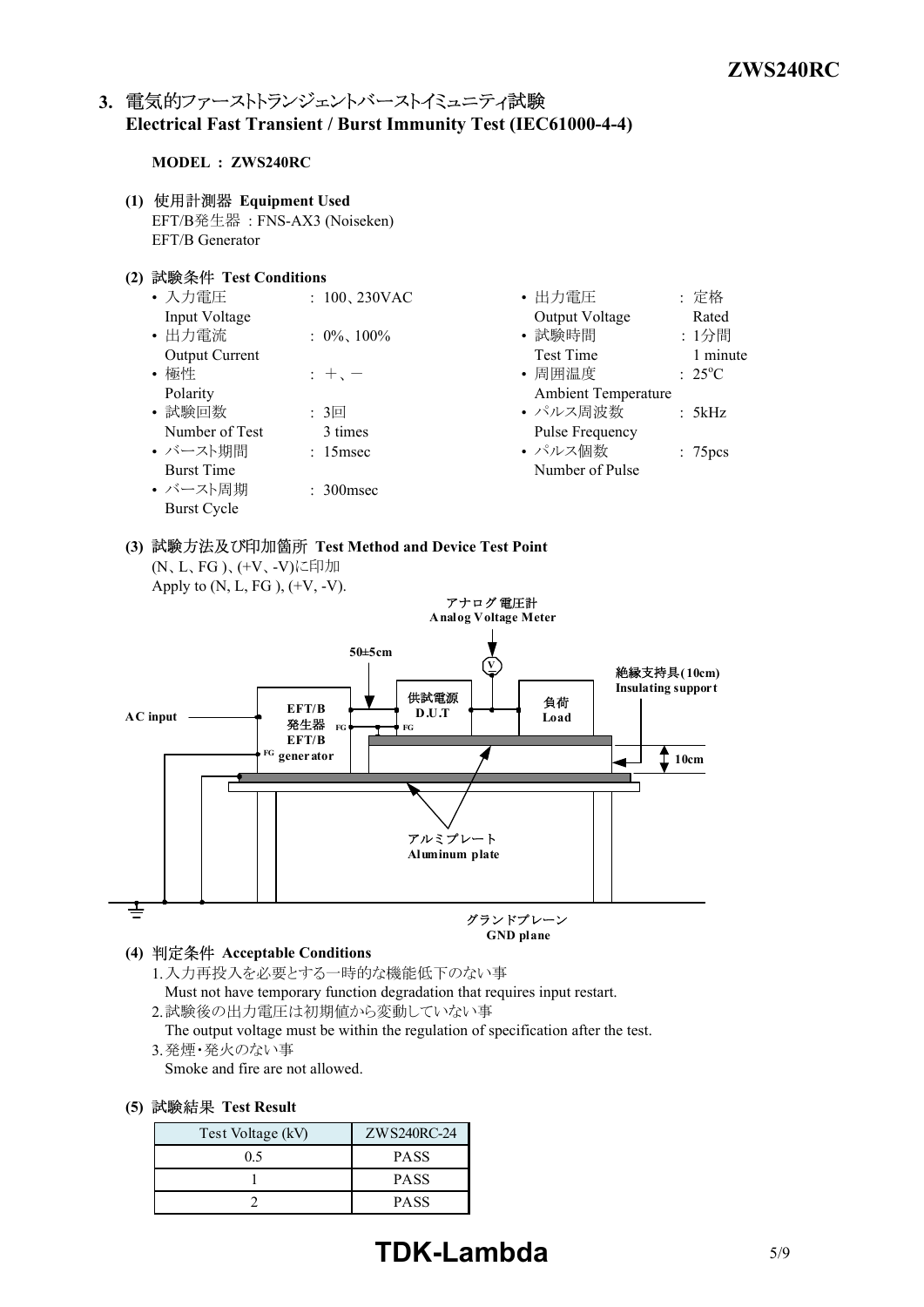## **4. Surge Immunity Test (IEC6100045)**

### **MODEL : ZWS240RC**

| 使用計測器 Equipment Used<br>(1)<br>Surge Generator<br>結合インピーダンス: コモン 12Ω<br>Coupling Impedance Common                           | サージ発生器 : LSS-15AX (Noiseken)<br>ノーマル 20<br>Normal            | 結合コンデンサ : コモン<br>Coupling Capacitance                                                                   | $9\mu F$<br>Common<br>ノーマル 18µF<br>Normal                                          |
|-----------------------------------------------------------------------------------------------------------------------------|--------------------------------------------------------------|---------------------------------------------------------------------------------------------------------|------------------------------------------------------------------------------------|
| (2) 試験条件 Test Conditions<br>• 入力電圧<br>Input Voltage<br>• 出力電流<br><b>Output Current</b><br>• 極性<br>Polarity<br>• 位相<br>Phase | $: 100, 230$ VAC<br>$: 0\%$ , 100%<br>$: +$<br>$: 0, 90$ deg | • 出力電圧<br>Output Voltage<br>• 試験回数<br>Number of Tests<br>• モード<br>Mode<br>• 周囲温度<br>Ambient Temperature | : 定格<br>Rated<br>: 5回<br>5 times<br>: コモン、ノーマル<br>Common and Normal<br>$\div$ 25°C |

**(3) Test Method and Device Test Point** コモンモード (NFG 、LFG ) 及びノーマルモード (NL) に印加 Apply to Common mode (N-FG, L-FG) and Normal mode (N-L).



### **(4) Acceptable Conditions**

- 1.入力再投入を必要とする一時的な機能低下のない事 Must not have temporary function degradation that requires input restart.
- 2.試験後の出力電圧は初期値から変動していない事
- The output voltage must be within the regulation of specification after the test. 3.発煙・発火のない事
- Smoke and fire are not allowed.

### **(5) Test Result**

| Common                           |             | Normal            |
|----------------------------------|-------------|-------------------|
| ZWS240RC-24<br>Test Voltage (kV) |             | Test Voltage (kV) |
| 0.5                              | <b>PASS</b> | 0.5               |
|                                  | <b>PASS</b> |                   |
|                                  | <b>PASS</b> |                   |
|                                  | <b>PASS</b> |                   |

|              | Normal            |             |
|--------------|-------------------|-------------|
| ZW S240RC-24 | Test Voltage (kV) | ZWS240RC-24 |
| <b>PASS</b>  | 0.5               | <b>PASS</b> |
| <b>PASS</b>  |                   | <b>PASS</b> |
| <b>PASS</b>  |                   | <b>PASS</b> |

# **TDK-Lambda** 6/9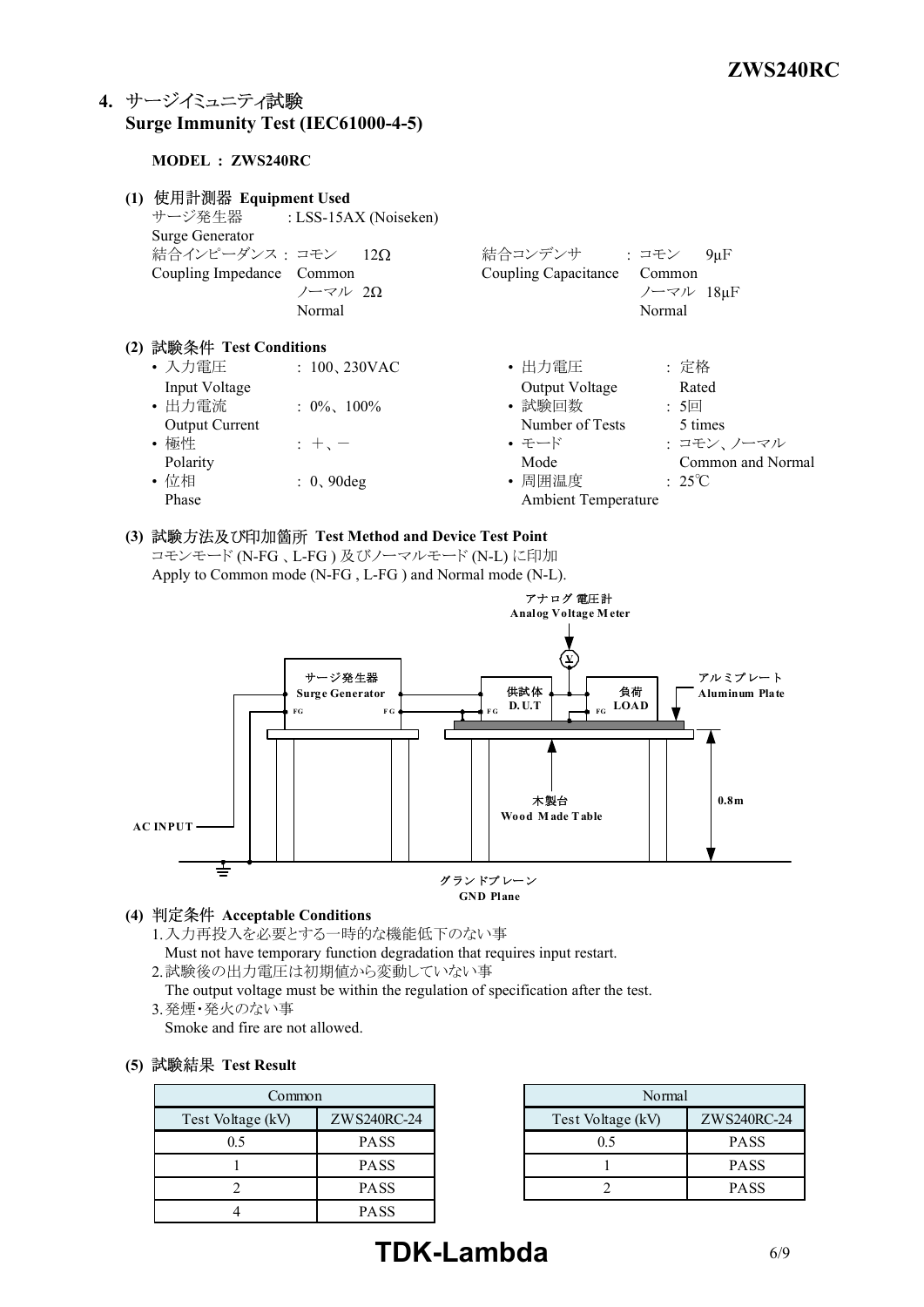### 5. 伝導性無線周波数電磁界イミュニティ試験 **Conducted Disturbances Induced by RadioFrequency Field Immunity Test (IEC61000-4-6)**

**MODEL : ZWS240RC (1) Equipment Used** RF パワーアンプ : BBA150A160 (Rohde Schwarz) RF Power Amplifier シグナルジェネレータ : N5181A (Agilent) Signal Generator 結合/減結合ネットワーク(CDN1) : CDN M3 (Schaffner) Coupling De-Coupling Network (CDN1) 結合/減結合ネットワーク(CDN2) : CDN M2 (Schaffner) Coupling De-Coupling Network (CDN2) **(2) Test Conditions** • 入力電圧 : 200, 230VAC • 出力電圧 : 定格 Input Voltage **Contract Contract Contract Contract Contract Contract Contract Contract Contract Contract Contract Contract Contract Contract Contract Contract Contract Contract Contract Contract Contract Contract Contract** • 出力電流 : 0%、100% • 電磁界周波数 : 150kHz - 80MHz Output Current Electromagnetic Frequency • 周囲温度 : 25℃ Ambient Temperature • スイープ·コンディション : 1.0%ステップ、0.5秒保持 Sweep Condition 1.0% step up, 0.5 seconds hold **(3) Test Method and Device Test Point** (N、L、FG)、(+V、-V)に印加 Apply to  $(N, L, FG)$ ,  $(+V, -V)$ . アナログ電圧計 **Analog voltage meter** 妨害波信号入力



- **(4) Acceptable Conditions**
	- 1.試験中、5%を超える出力電圧の変動のない事 The regulation of output voltage must not exceed 5% of initial value during test.
	- 2.試験後の出力電圧は初期値から変動していない事 The output voltage must be within the regulation of specification after the test.
	- 3.発煙・発火のない事 Smoke and fire are not allowed.
- **(5) Test Result**

| Voltage Level (V) | ZW S240RC-24 |
|-------------------|--------------|
|                   | <b>PASS</b>  |
|                   | <b>PASS</b>  |
|                   | <b>PASS</b>  |

# **TDK-Lambda** 7/9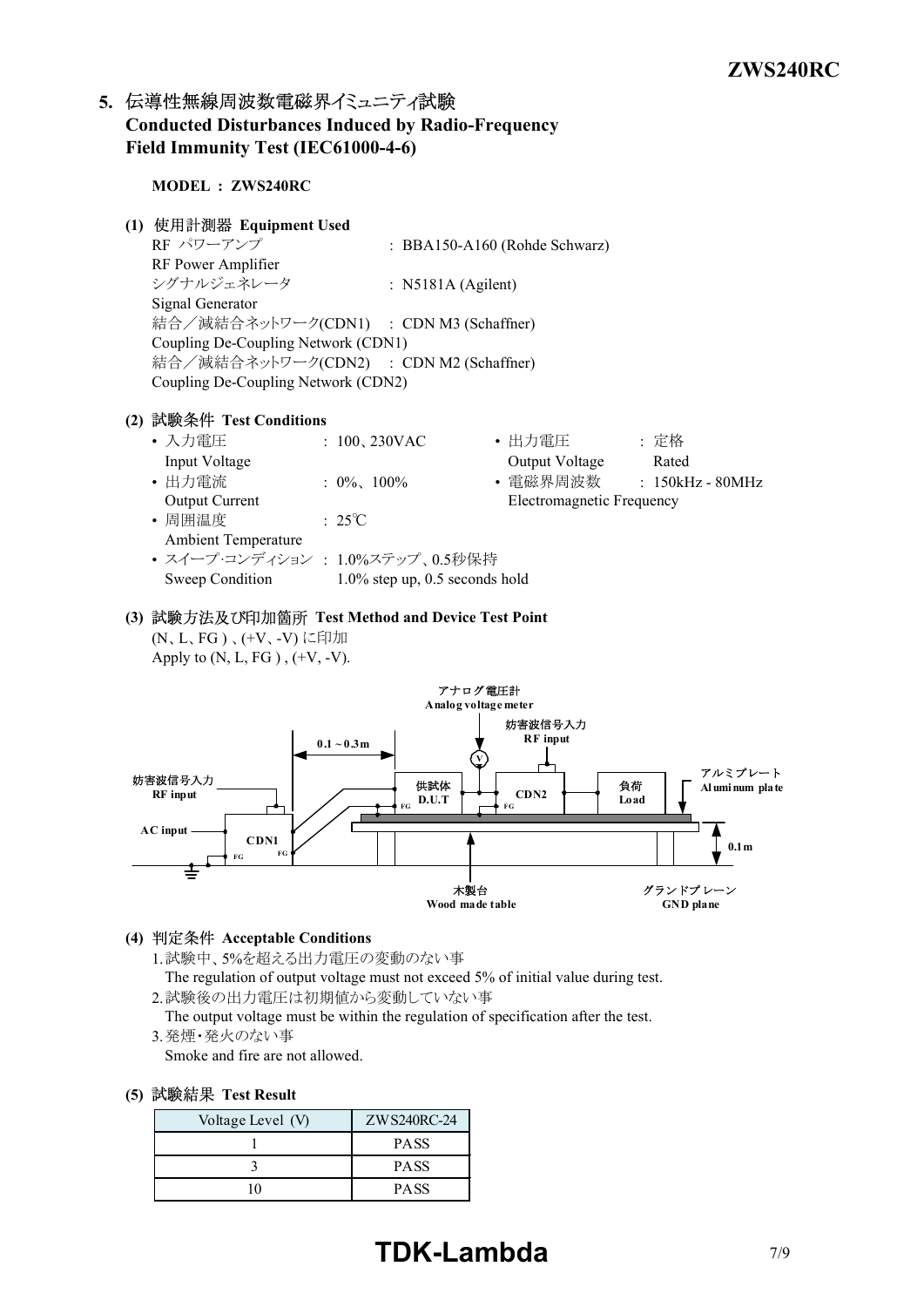### 6. 電力周波数磁界イミュニティ試験 **Power Frequency Magnetic Field Immunity Test (IEC6100048)**

#### **MODEL : ZWS240RC**

- **(1) Equipment Used**
	- ACパワーソース : AA2000XG (Takasago) AC Power Source ヘルムホルツコイル : HHS5215 (Spulen) Helmholts Coil

### **(2) Test Conditions**

| • 入力電圧                     | : $100, 230$ VAC                      | • 出力電圧                    | : 定格     |
|----------------------------|---------------------------------------|---------------------------|----------|
| Input Voltage              |                                       | Output Voltage            | Rated    |
| • 出力電流                     | : $0\%$ , $100\%$                     | • 印加磁界周波数                 | : 50Hz   |
| Output Current             |                                       | <b>Magnetic Frequency</b> |          |
| • 周囲温度                     | $\div$ 25°C                           | • 印加方向                    | :X, Y, Z |
| <b>Ambient Temperature</b> |                                       | Direction                 |          |
| • 試験時間                     | : 10秒以上(各方向)                          |                           |          |
| <b>Test Time</b>           | More than 10 seconds (each direction) |                           |          |

### **(3) Test Method**



### **(4) Acceptable Conditions**

1.試験中、5%を超える出力電圧の変動のない事

The regulation of output voltage must not exceed 5% of initial value during test. 2.試験後の出力電圧は初期値から変動していない事

The output voltage must be within the regulation of specification after the test. 3.発煙・発火のない事

Smoke and fire are not allowed.

#### **(5) Test Result**

| Magnetic Field Strength $(A/m)$ | ZWS240RC-24 |
|---------------------------------|-------------|
|                                 | <b>PASS</b> |
|                                 | <b>PASS</b> |
| 10                              | <b>PASS</b> |
|                                 | <b>PASS</b> |